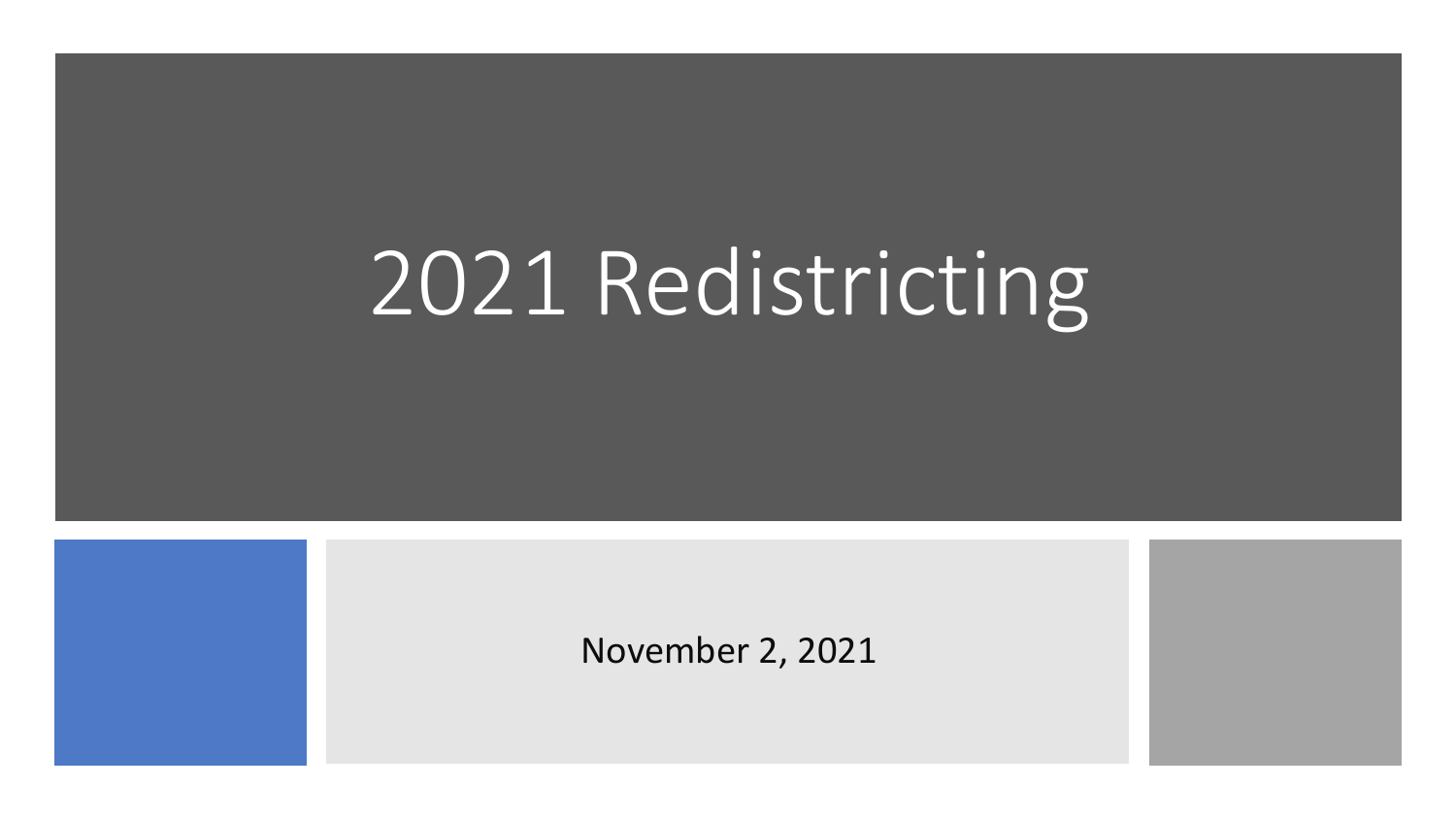#### Overview

# Public Engagement

## Proposed Plan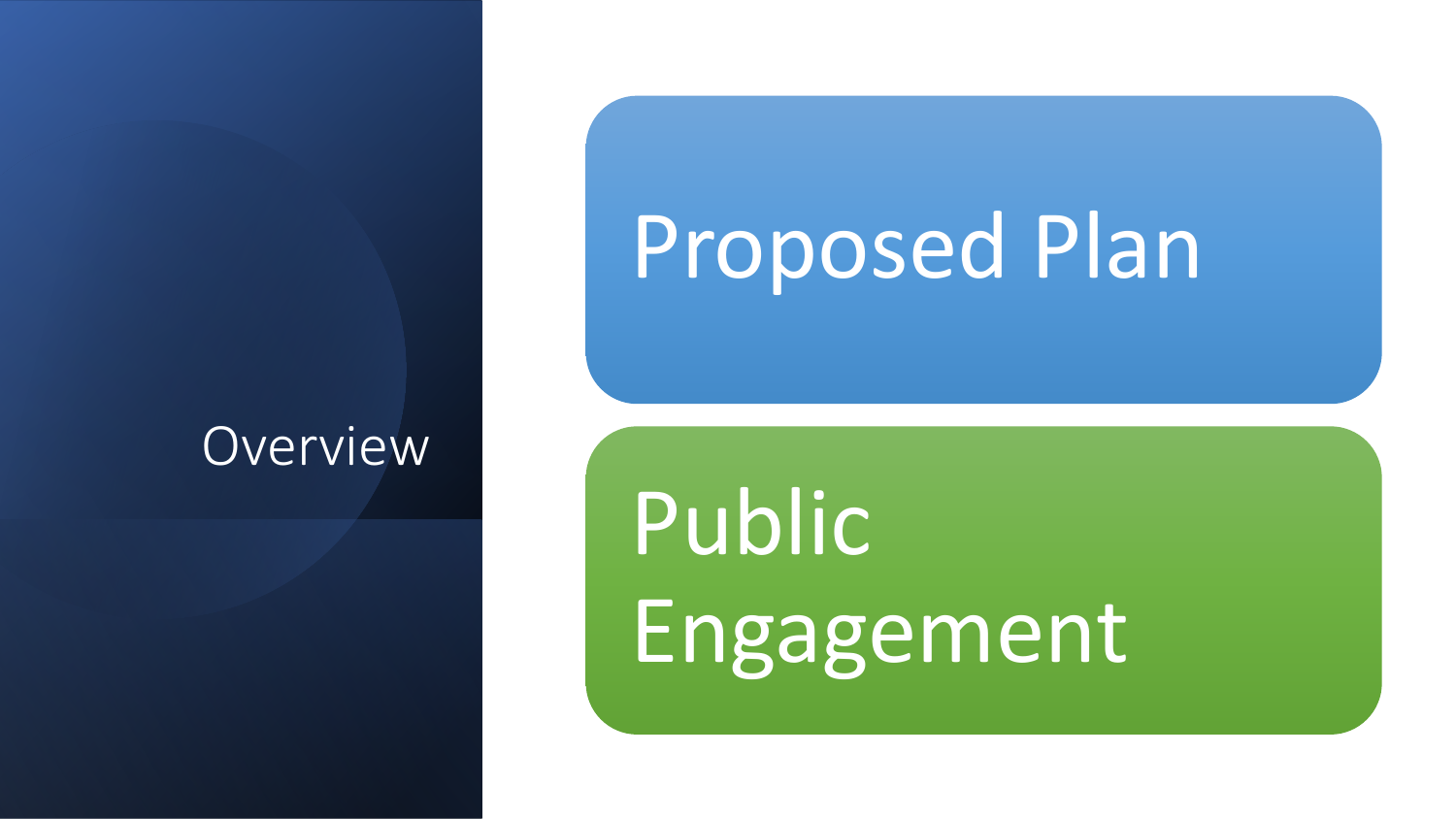

- There is not a state statute on how counties or cities are supposed to balance, only that they must balance.
- Historically, the city has followed the state statute on how seats in the state legislature are balanced. MCL 4.261(1)(d)
- The statute requires that each district balance with a 5% deviation in population.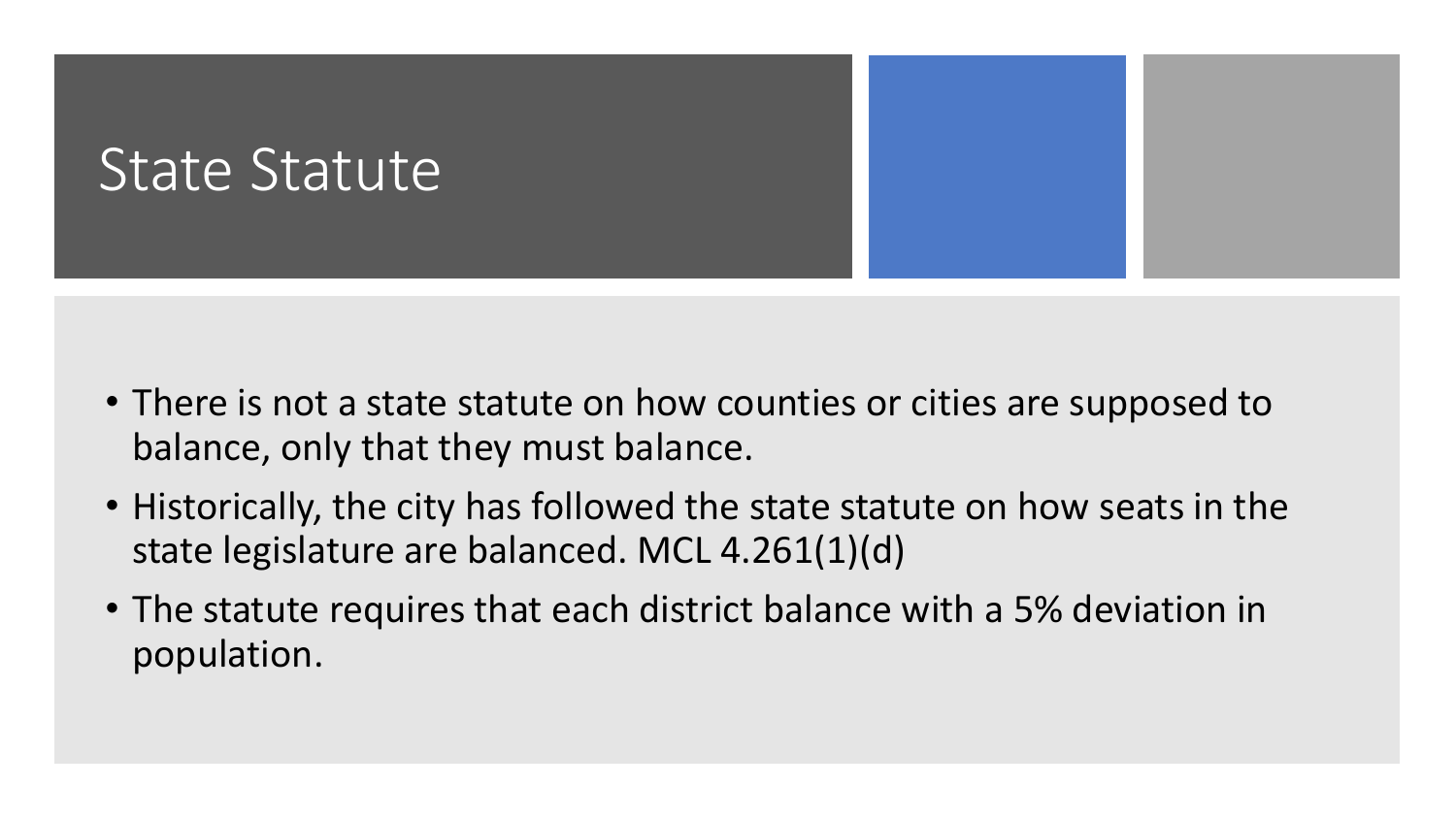## 2010 Census Data by Census Tract





Ypsilanti 2010 Population by 2000 Voting Precincts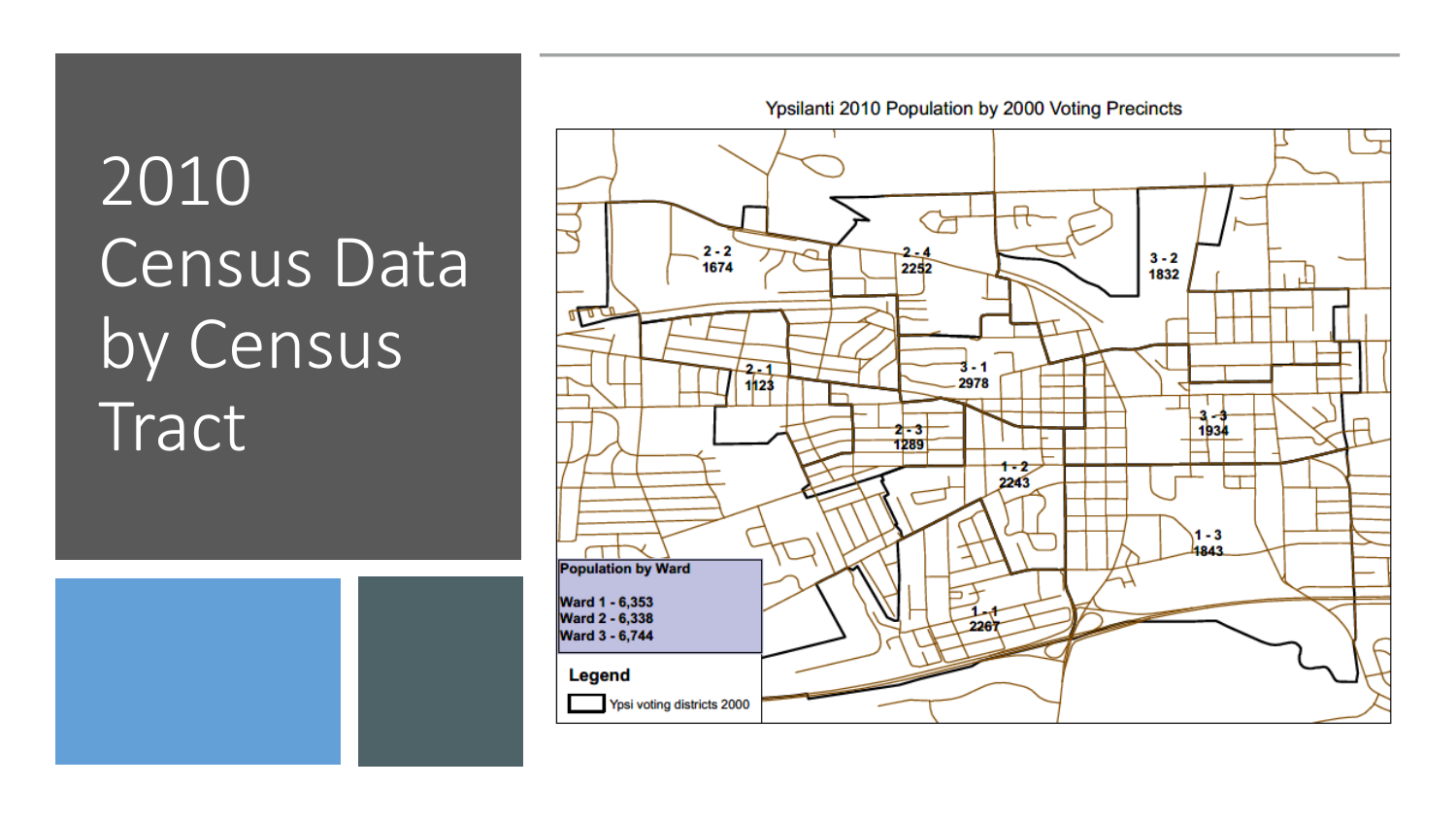#### Census Data & Plan Goal

#### The 2020 Census Data

- The City of Ypsilanti Population 20,648
	- Mean = 6,883
	- $\bullet$  5% deviation = 345
	- Range of Balance = 6,538-7,228

#### Goal of 2020 Redistricting

• To Ensure that any changes will not cause disruption in the voting process.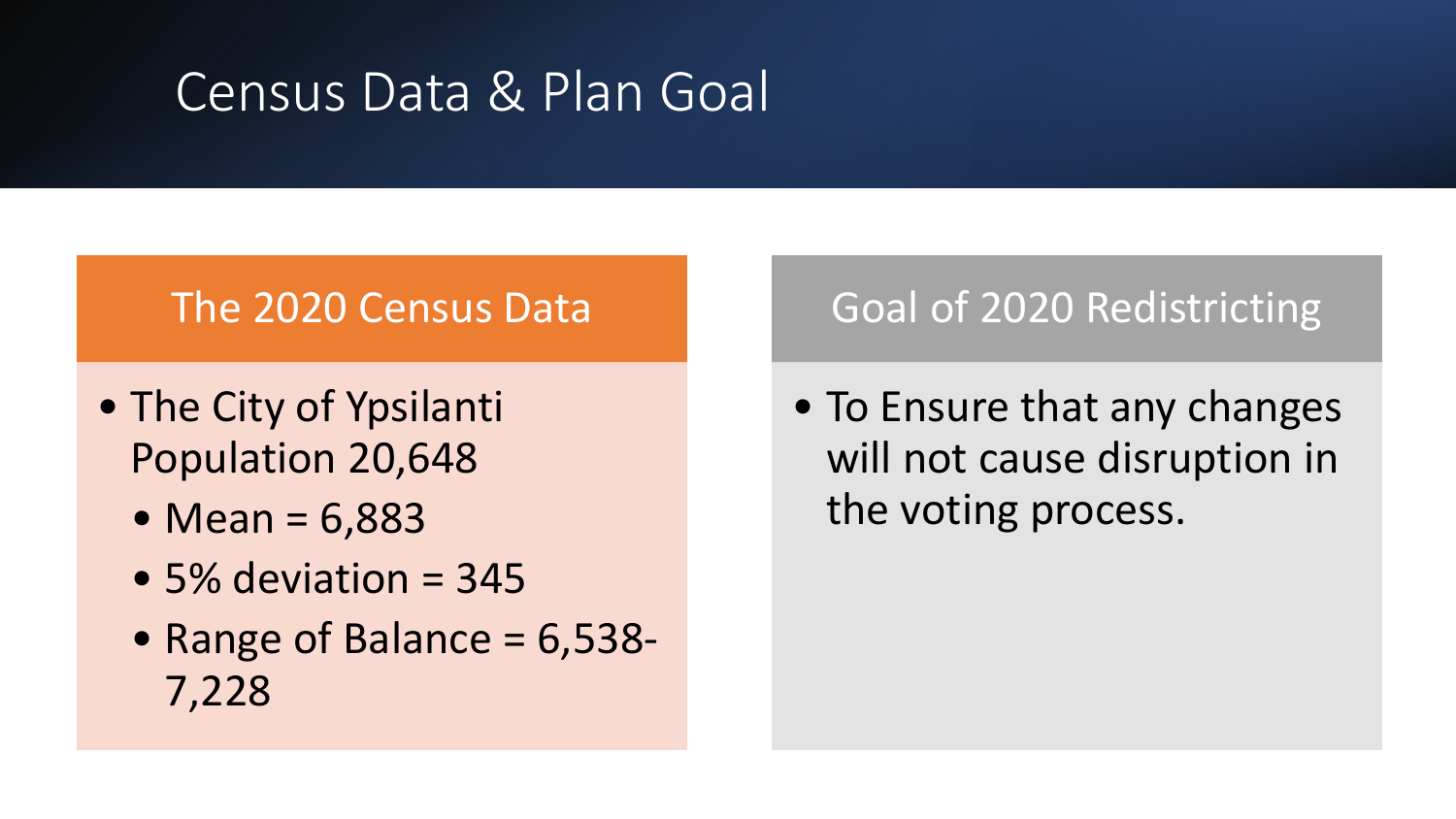#### Population

#### Ward 1-7,002

#### Ward  $2 - 7,502$

#### Ward  $3 - 6,144$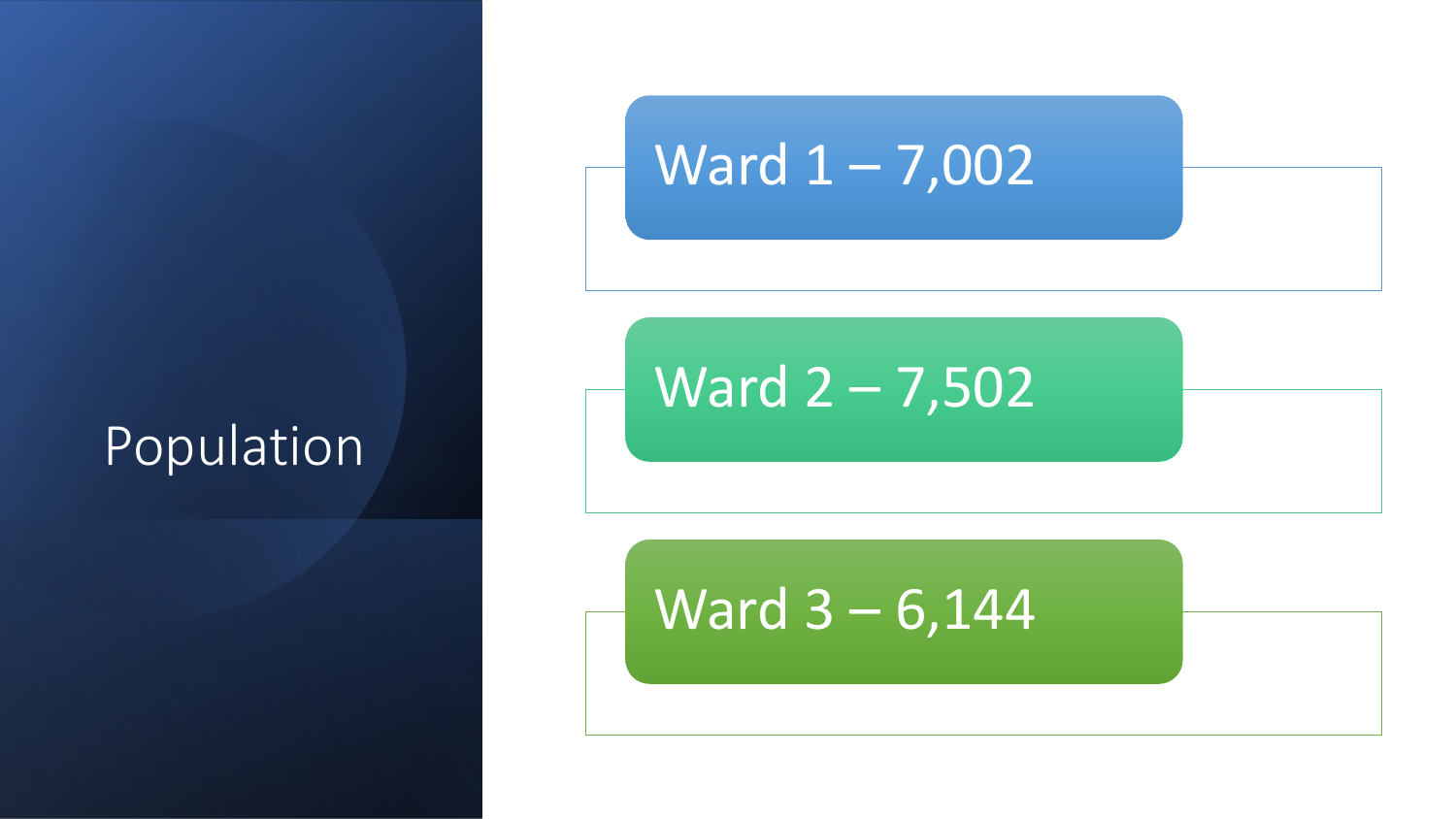## 2020 Census Data by Census Tract



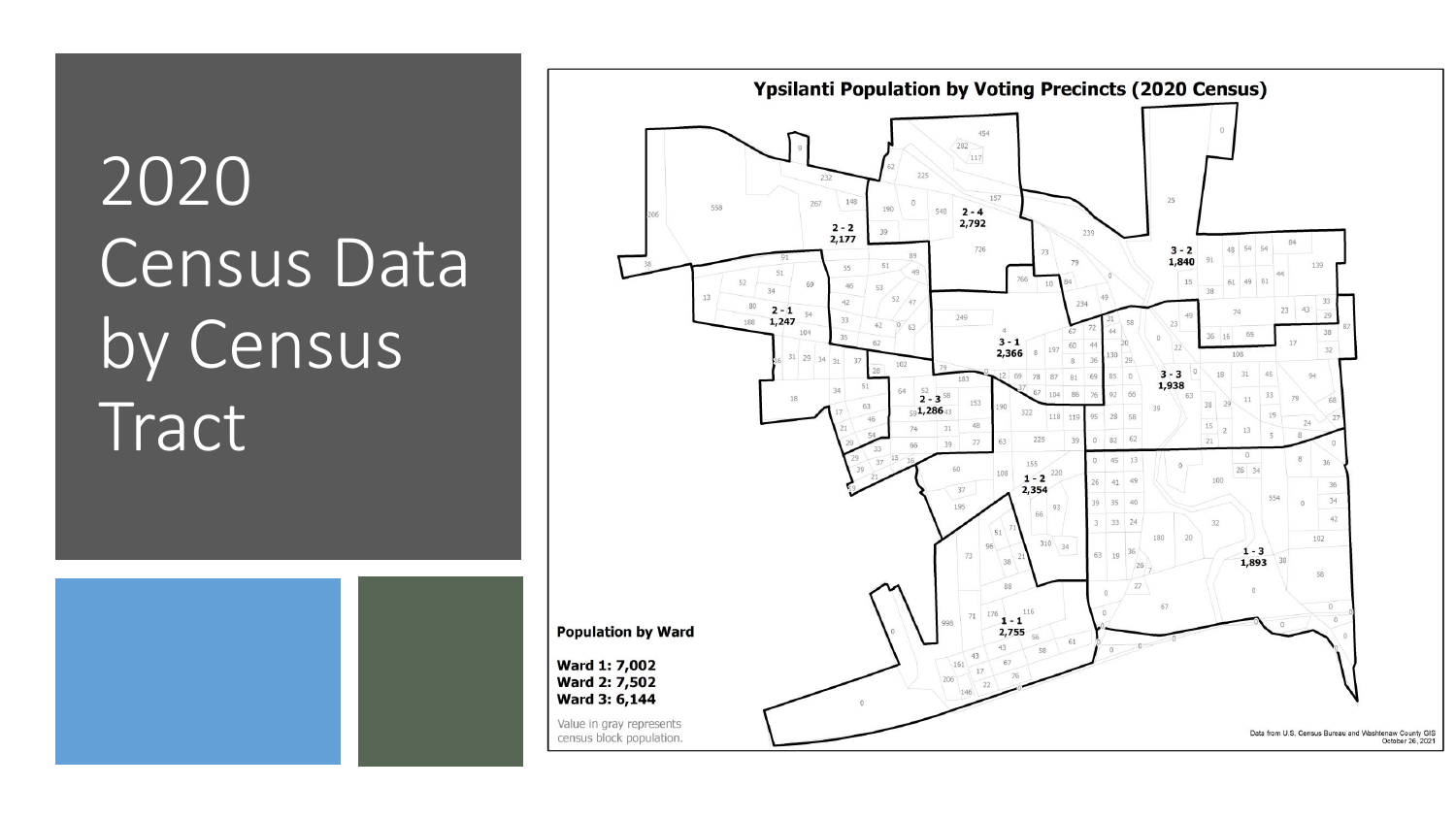### Proposed Change

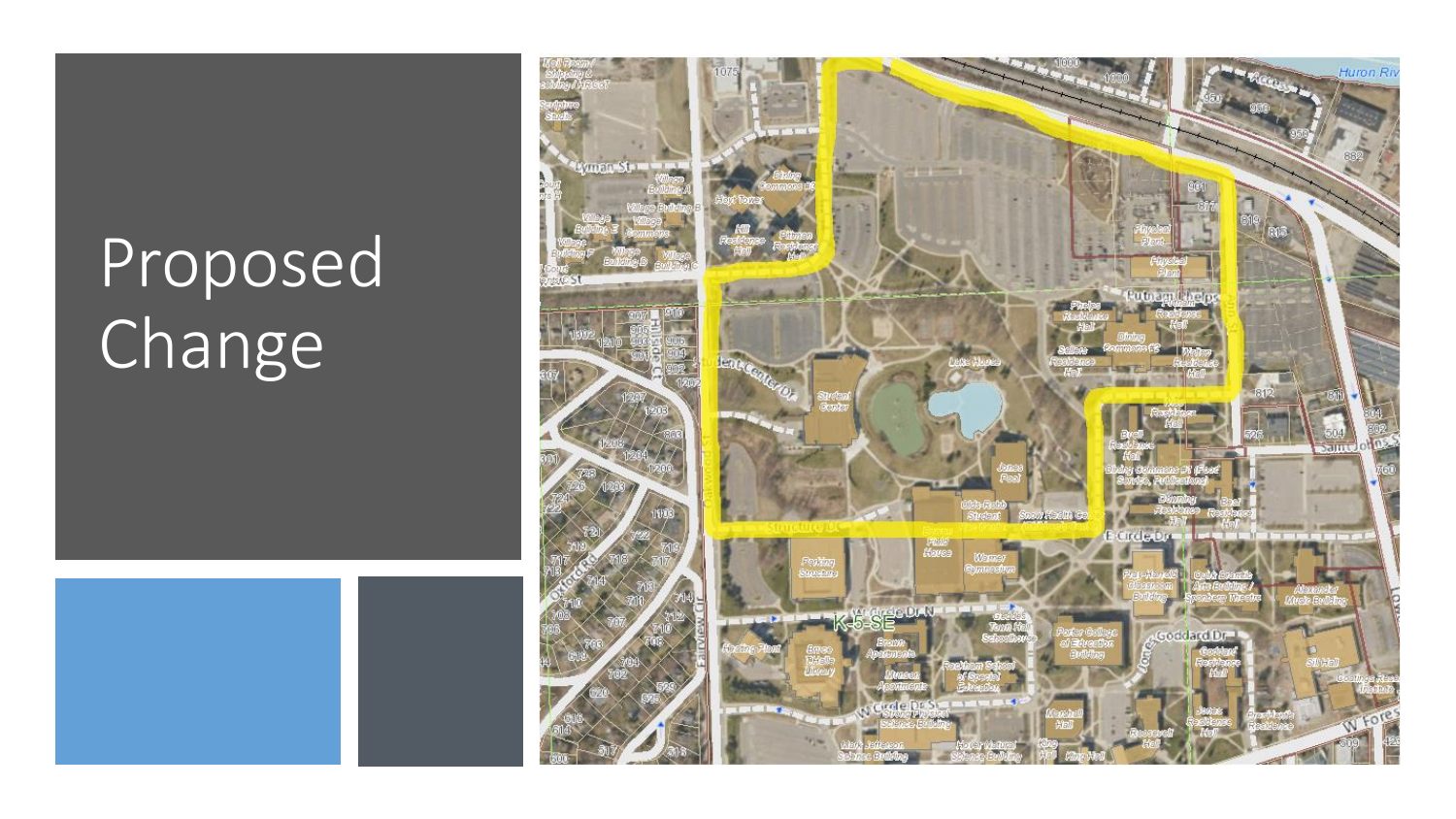# Effected Area

- The proposed plan would shift four student housing halls from Ward 2 to Ward 3. Total population shift 726
	- Phelps Hall
	- Sellers Hall
	- Walton Hall
	- Putnam Hall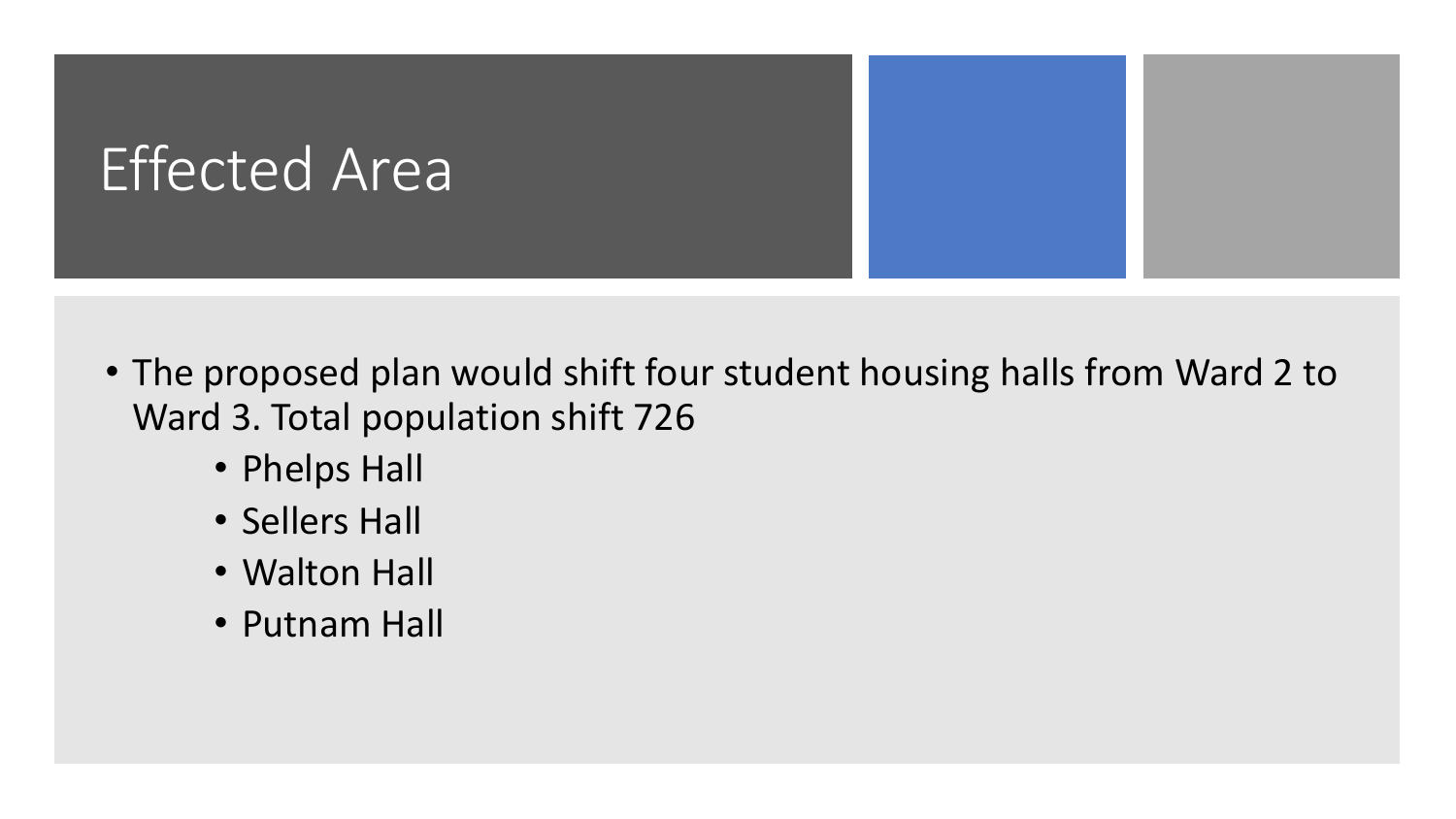#### Effected Area

- Active Voter Threshold
	- State Statute prescribes that no precinct may have more than 2,999 active voters. (MCL 168.658/168.661)
		- Currently Ward 3 Precinct 1 has 1,610 active voters.
		- Shift two census tracts from 3-1 to 3-3.
			- Maintain the same Ward, however, it would switch the polling location.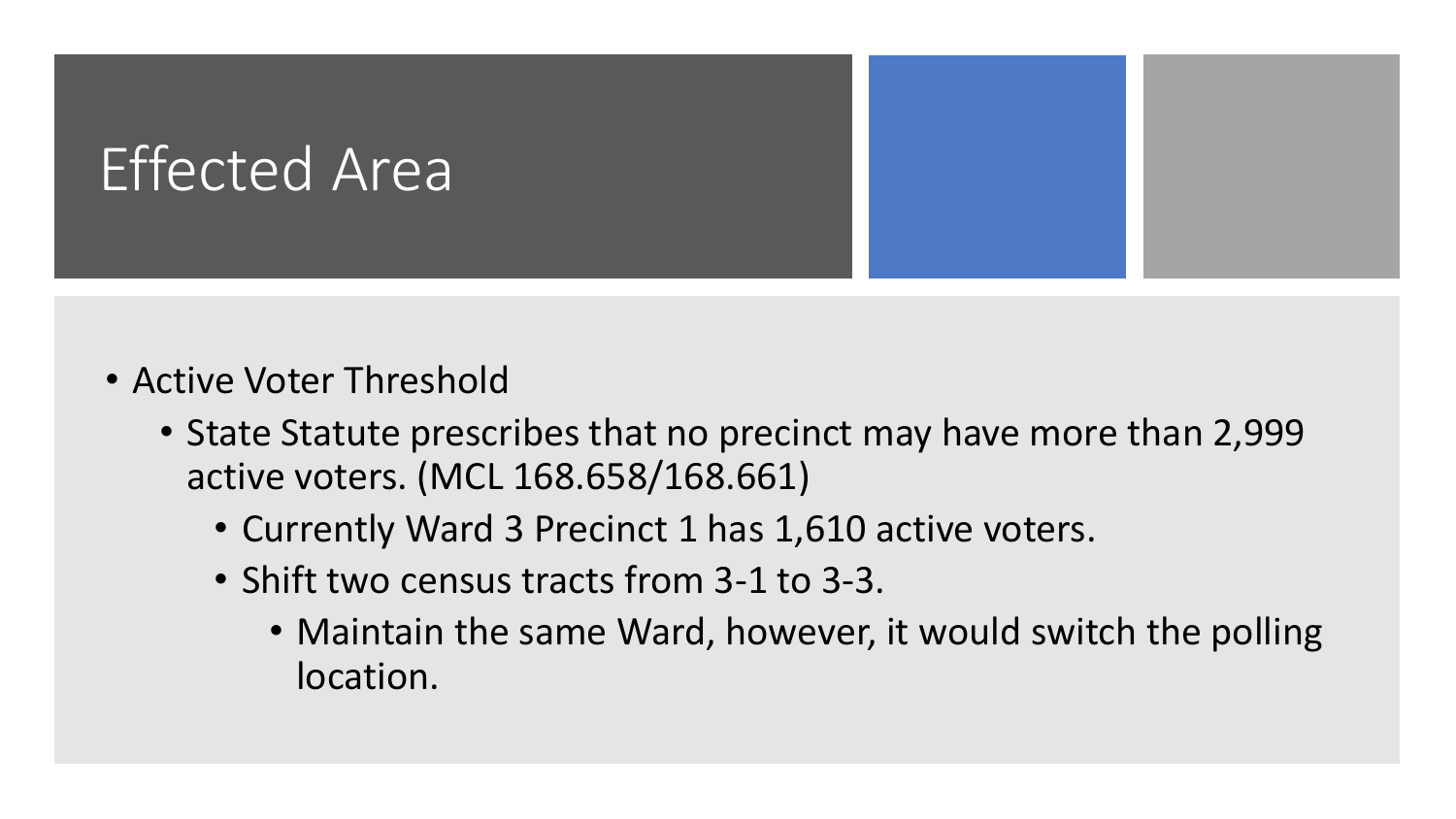## Proposed Change Area

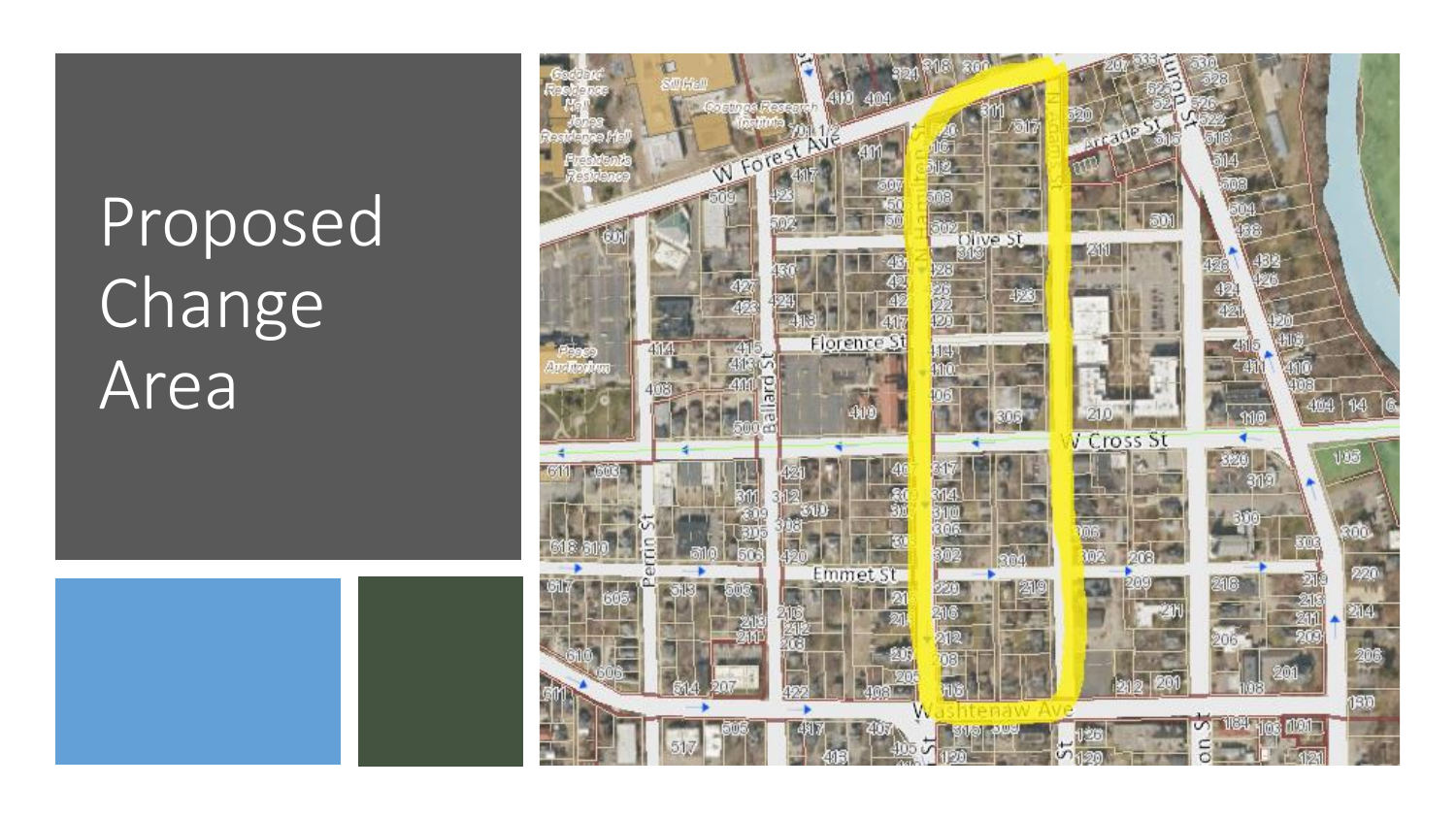#### Public Engagement

- Hold three Election Commission Meetings in December.
	- $\bullet$  1<sup>st</sup> Present this plan with public hearing.
	- 2<sup>nd</sup> Present Plan/Plan with Changes with a public hearing
	- 3<sup>rd</sup> Adopt Plan with a public hearing
- City Council Adoption
	- 1<sup>st</sup> meeting in January hold public hearing
		- Council may adopt the plan as presented or request changes and refer the plan back to the Election Commission.
	- Election Commission will amend the plan and adopt with public hearing.
	- The amended plan will then be brought to Council for final approval.